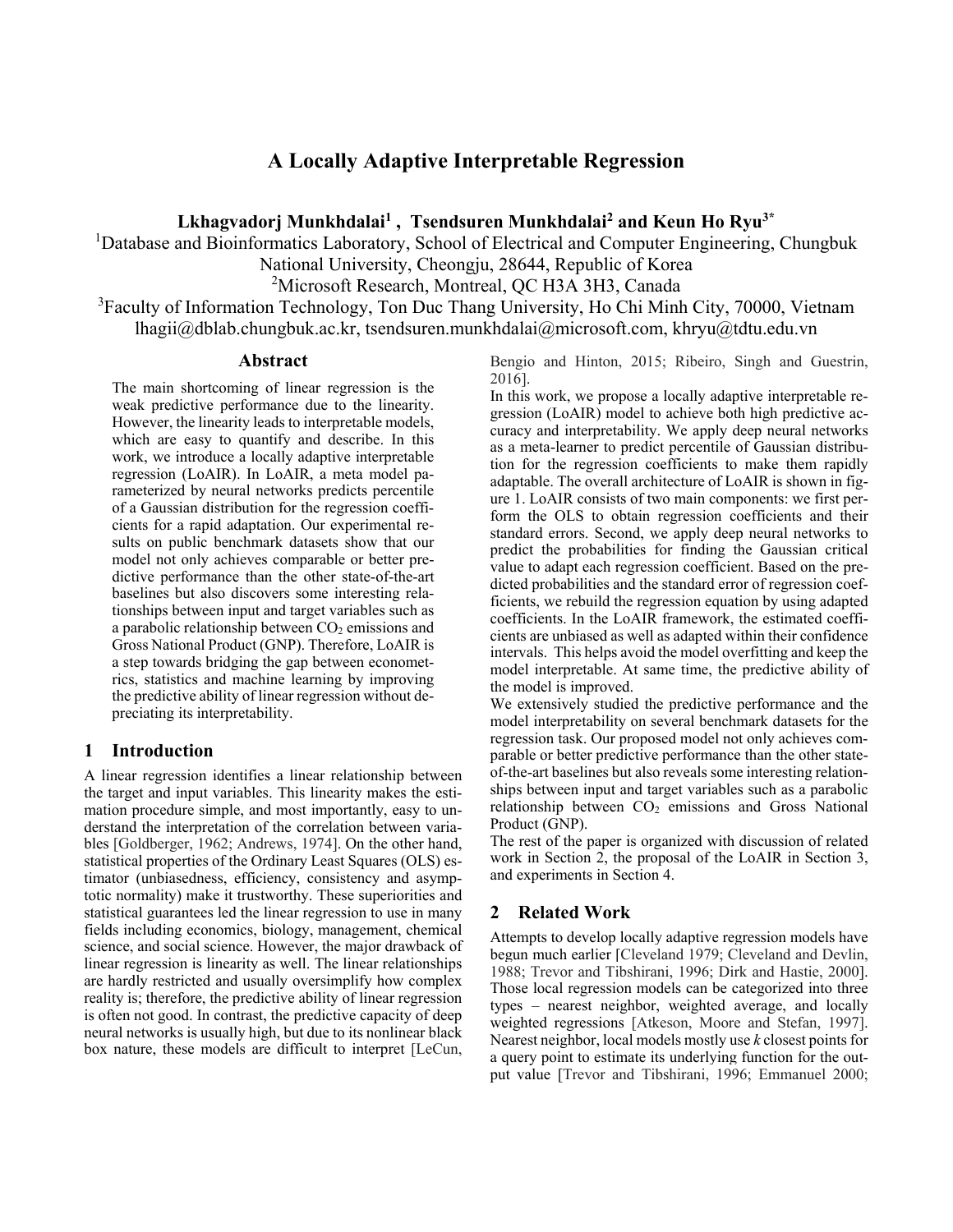

Figure 1: Overall architecture of the LoAIR model.

Biau, Cérou and Guyader 2010; Zhao and Lifeng, 2019; Chen and Ioannis, 2019]. Weighted average local models take a weighted average output of nearby points, weighted by the inverse of their distance to the query point [Nadaraya, 1964; Fan, 1992; Nguyen *et al.,* 2009; Moon, Nathan and Sung-Eui, 2014]. Locally weighted regression (LWR) is fitted on a local set of points using a distance-weighted regression [Cleveland 1979; Cleveland and Devlin, 1988]. The similarity with the LoAIR to LWR is that this model does not learn a fixed set of parameters. However, those local adaptive regression models are similar with memory-based learning where they require keeping the entire training set to predict unknown values. Thus, these models are computationally intensive for large datasets. Instead, we design a meta-learner based on deep neural networks to adapt the regression coefficients rapidly and our model could be more efficient on large datasets. Utilizing one neural network to produce parameters for another neural network has been studied earlier in *meta-learning* field [Hinton and Plaut, 1987; Schmidhuber, 1993 and 1992; Paul, 2001].

From the meta-learning perspective, we train meta model to explain its underlying base model (linear regression) parameters. Munkhdalai and Hong [2017] recently proposed Meta Networks (MetaNet) that learns to fast parameterize underlying neural networks for rapid generalizations. Our method is based on the idea of the MetaNet that uses fast-weights, which has successfully been used in the meta-learning context for rapid adaptation [Munkhdalai and Adam 2018; Munkhdalai *et al.,* 2018; Munkhdalai *et al.,* 2019; Ha, Andrew and Le, 2017; Munkhdalai *et al.,* 2019]. Our metalearner estimates fast probabilities for finding the Gaussian critical value for each regression coefficient in order not to undermine the model interpretability as well as to overestimate the model.

Another related line of work focuses on Bayesian regression. Inference in the Bayesian linear model is based on the posterior distribution over regression coefficients, computed by Bayes' rule [Neal, 2012; Faul and Tipping 2002; Raftery, Madigan and Hoeting 1997]. In other words, a classical treatment of the linear regression problem seeks a point estimate of regression coefficient. By contrast, the Bayesian approach characterizes the uncertainty in regression coefficients through a probability distribution. However, while we use point estimation, we also have a range of possible values for the regression coefficients as called confidence interval. Our model adapts the regression coefficients within their confidence intervals. A range for the regression coefficients named a credible interval in Bayesian inference can be used in our framework as well.

Finally, to the best of our knowledge, our work is the first attempt to improve the predictive ability of linear regression by adapting deep neural networks.

# **3 A Locally Adaptive Interpretable Regression**

Our LoAIR consists of two main phases – linear regression and adaptation with meta-learner (see figure 1). We first perform simple linear regression on training set to obtain unbiased regression coefficients and their standard errors. Second, we train deep neural networks as a meta-learner on nor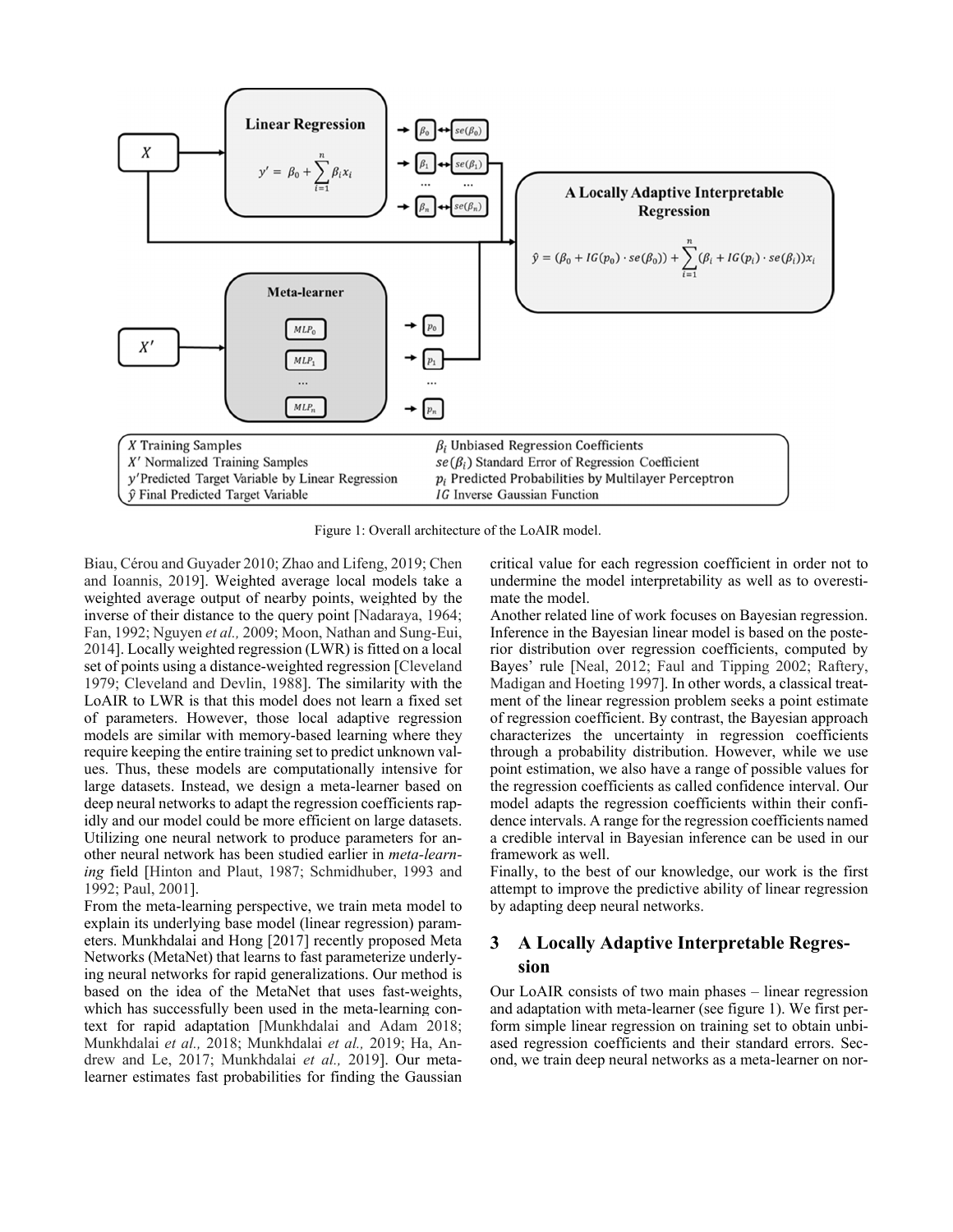malized training set to predict the probability for finding percentile of Gaussian distribution for each regression coefficient. Finally, we reconstruct the linear regression equation by using the adapted regression coefficients.

#### **3.1 Linear Regression**

Given a set of dataset  $(x_1, y_1)$ , ...  $(x_n, y_n)$  of *n* observations, a linear regression model estimates the  $\beta$  coefficients that provide the best linear fits between the dependent variable  $(y_i)$  and p independent variables  $(x_{i1}, \ldots, x_{ip})$ . The model for linear regression is:

$$
y_i = \beta_0 + \sum_{j=1}^p \beta_j x_{ij} + \varepsilon_i \tag{1}
$$

where  $\varepsilon_i$  are independent, identically distributed (*i.i.d.*) random variables with  $\mathbb{E}\{\varepsilon_i\} = 0$ ,  $\mathbb{E}\{\varepsilon_i^2\} = \sigma^2$  and bounded third moment.

The regression coefficients can simply be computed by using the OLS estimator:

$$
\hat{\beta}_{OLS} = \left(X_n^\top X_n\right)^{-1} X_n^\top y_n \tag{2}
$$

where  $X_n = [x_1^\top, \dots, x_n^\top] \in \mathbb{R}^{n \times p}$  is the design matrix and  $y_n = [y_1, ..., y_n] \in \mathbb{R}^n$ . The regression coefficients estimated from data are subject to sampling uncertainty. In other words, the true value of the regression coefficient can never be estimated from the sample data [Wonnacott and Wonnacott, 1990; Chen, 1993]. Instead, we would construct confidence interval for each regression coefficient:

$$
CI_{\alpha/2}^{\beta_j} = [\hat{\beta}_j - IG_{\alpha/2} * se(\hat{\beta}_j), \hat{\beta}_j + IG_{\alpha/2} * se(\hat{\beta}_j)]
$$
 (3)

where  $\alpha$  is the significance level, *IG* is the inverse Gaussian distribution and  $se(\hat{\beta}_j)$  is the standard error of the regression coefficient  $\hat{\beta}_j$ .

Before we introduce the LoAIR model, we conduct a simulation study based on confidence intervals to realize a better understanding of our idea. We investigate the relationship between  $CO<sub>2</sub>$  emission and gross national product (GNP). The data between 1990 and 2015 is chosen as a training set and data in 2016 is a test set. We then perform linear regression on training set and evaluate the error by using three countries' data randomly sampled from test set. In addition, we generate the regression coefficients 5000 times within their confidence intervals using Monte Carlo simulation to calculate the errors for the selected three samples. Figure 2 shows the error surface for the simulation study. We can now clearly see that



Figure 2: The error surface for the simulation study. timization.

better predictions can be done by adapting the linear regression coefficients in the range between their confidence intervals. In order to perform this adaptation process, we must be able to predict the appropriate significance level (probability) for both each regression coefficient and each observation. Therefore, we propose a novel deep neural network architecture for finding the appropriate significance level or probability for each regression coefficient to make it adaptable.

#### **3.1 Meta-learner for LoAIR**

We use a simple Multilayer Perceptron (MLP) neural network as a meta-learner [Munkhdalai and Hong 2017; Munkhdalai and Adam 2018; Munkhdalai *et al.,* 2018; Munkhdalai et al., 2019]. Input of MLP can be normalized p independent variables  $(x'_{i1}, ..., x'_{ip})$  and output should be the predicted probability  $(prob_i)$ . Since we predict probability for finding the critical value of Gaussian distribution, the activation function of output layer can be sigmoid  $(\sigma)$ . Thus:

$$
prob = \sigma(\omega \cdot h(x'; \theta) + b)
$$
 (4)

where  $x'$  is normalized input,  $prob$  denotes the predicted probability and  $\omega$ ,  $\theta$ , and  $\dot{\theta}$  denote the weight parameters of MLP and  $h(*)$  is the output of hidden layers.

Note that the output of the sigmoid function can be either 0 or 1, in which case the inverse Gaussian distribution will be undefined. We then make additional smoothing on the output of sigmoid.

$$
prob = \frac{\sigma(\omega \cdot h(x'; \theta) + b) + \epsilon}{1 + \tau}
$$
 (5)

where  $\epsilon, \tau$  ( $\tau > \epsilon$ ) are smoothing parameters and these parameters should be close to 0. We can also set upper and lower confidence intervals for the regression coefficients by adjusting these smoothing parameters.

Recall that we pick the estimated regression coefficients and their standard errors as input after performing linear regression. So we can easily reconstruct the original regression equation during the learning process of the neural networks:

$$
\hat{y} = (\hat{\beta}_0 + IG(prob_0) \cdot se(\hat{\beta}_0)) + \sum_{i=1}^{p} (\hat{\beta}_i + IG(prob_i) \cdot se(\hat{\beta}_i))x_i
$$
(6)

where  $x_i$  is *i-th* independent variable (not normalized). From here, we can easily design our loss function as follows:

$$
\mathcal{L}(\omega,\theta,b) = loss_{MSE}(m(x,x',\hat{\beta},se(\hat{\beta});\omega,\theta,b),y)
$$
 (7)

where  $loss_{MSE}$  is the mean is squared error (MSE) and  $m(*)$ is the LoAIR with parameters  $\omega$ ,  $\theta$ , and  $\dot{\theta}$ .

In addition, our meta-learner model can consist of one or multiple MLPs, and the output of meta-learner should be equal to the number of independent variables. Both architectures can easily be trained with stochastic gradient descent (SGD) op-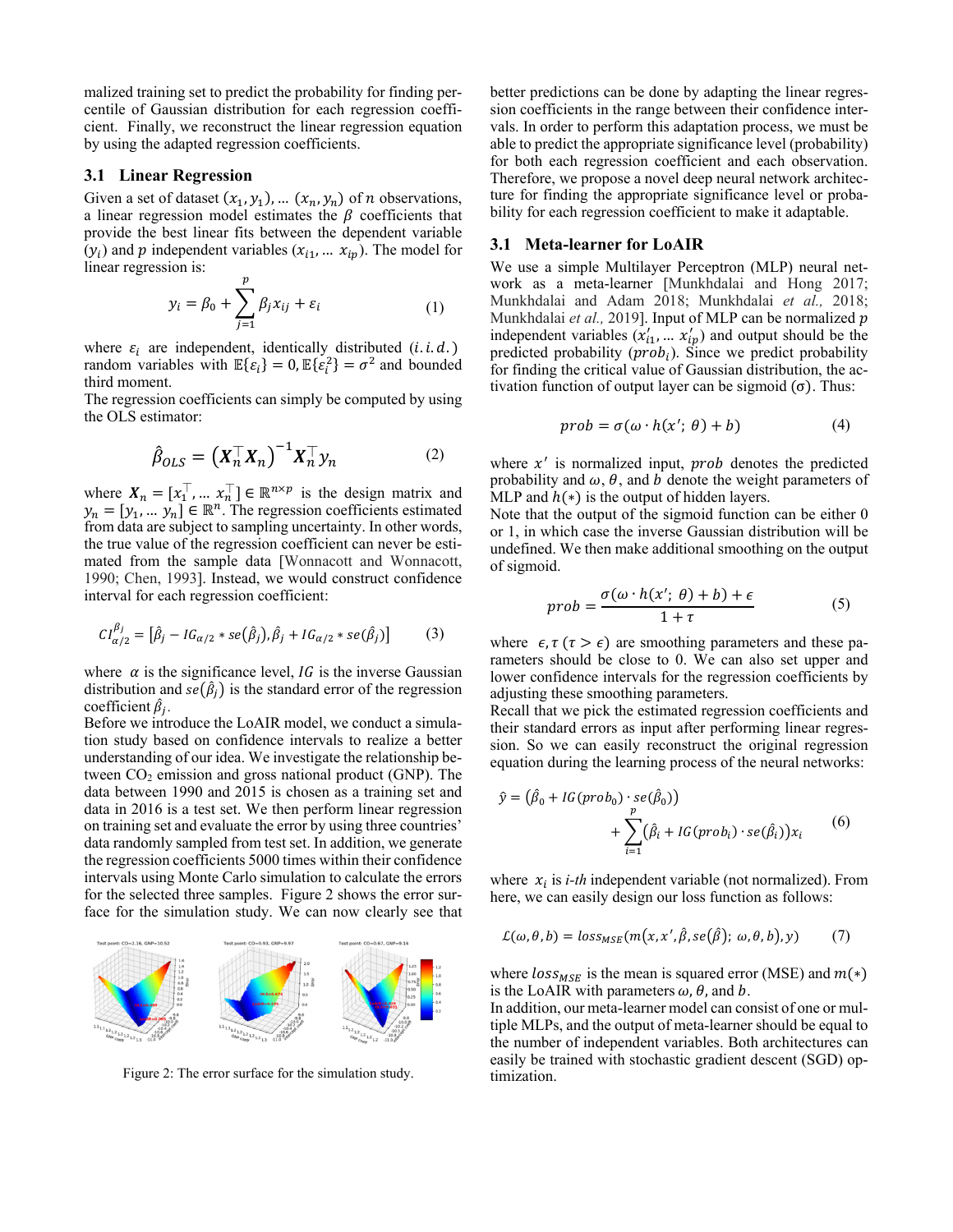#### **4 Experimental Results**

In this section, we use public benchmark datasets (see Table 1) to compare the predictive performance of LoAIR to the other state-of-the-art baselines. We also apply LoAIR to a real-world data to demonstrate the model interpretability.

| Dataset                    | #Observations | #Variables |
|----------------------------|---------------|------------|
| <b>Boston Housing</b>      | 506           | 13         |
| Concrete Strength          | 1030          | 8          |
| <b>Energy Efficiency</b>   | 768           | 8          |
| Kin8nm                     | 8192          | 8          |
| Naval Propulsion           | 11,934        | 16         |
| Power Plant                | 9568          | 4          |
| Protein Structure          | 45,730        | 9          |
| Wine Quality               | 1599          | 11         |
| Yacht Hydrodynamics        | 308           | 6          |
| <b>Year Prediction MSD</b> | 515,345       | 90         |

Table 1: Summary of datasets

#### **4.1 Predictive Performance**

We first evaluate the predictive accuracy of LoAIR and compare it to deep learning and regression baselines. We utilize the same datasets in [Hernández-Lobato and Adams, 2015] and [Yarin and Ghahramani, 2016] to directly compare our results with theirs as shown in Table 2. Hernández-Lobato and Adams [2015] proposed a scalable method for learning Bayesian neural networks, called probabilistic backpropagation (PBP) and compared with variational inference (VI) method in Bayesian neural networks [Graves, 2011] as well as standard stochastic gradient descent via back-propagation (BP). Lastly, Yarin and Ghahramani [2016] replicated the experiment set-up in [Hernández-Lobato and Adams, 2015] and compared their proposed theoretical framework casting dropout training in deep neural networks as approximate Bayesian inference (Dropout) to PBP and VI. In this work, we adopt the results of these studies as deep learning baselines. For regression baselines, locally weighted scatterplot smoother (Loess) [Cleveland and Devlin, 1988], Bayesian regressions (Bayesian) [Raftery, Madigan and Hoeting 1997] and OLS are used for the performance comparison.

In our LoAIR, we need to define deep neural network architecture and other hyperparameters for meta-learner. We trained two types of architectures - separated MLPs for each regression coefficient (Multiple MLPs) and only one MLP with multiple outputs that equal to the number of the regression coefficients (shared MLP). Meta-learner consists of three hidden layers with {64, 64, and 16} neurons for each MLP, respectively. For hyper-parameters, we set the learning rate to 0.001 and the maximum epoch number for training to 5000. In addition, an Early Stopping algorithm was used for finding the optimal epoch number based on given other hyperparameters. The smoothing parameters were chosen as  $\epsilon$ =1e-06 and  $\tau$ =1e-05. We configured the same model settings for all datasets and datasets were partitioned into three parts; i.e., training (75%), validation (15%) and test sets (10%). All experiments were averaged on five random splits of the data (apart from Year Prediction MSD for which one split was used).

Our proposed LoAIR model outperformed deep learning baselines on 5 out of 10 datasets and showed comparable performance on the other datasets. Regression baseline models underperformed our model on most of the datasets. We significantly improved the predictive accuracy of linear regression. Typically, the predictive accuracy of OLS is weaker than that of the Loess, but after the adaptation that we did, its predictive ability encourages dramatically. The aim of this experiment is to demonstrate how the predictive ability of linear regression improves after the adaptation and we can now observe it. The next part of the experiments will show the interpretability of the LoAIR model.

#### **4.2 Model Interpretability**

In this section, we consider a real-world dataset, which is the link between *CO2* emission and gross national product (*GNP*) dataset [Douglas and Selden, 1995] that we examined in Section 3.1. The source of data is the official web page of Our World in Data. As we mentioned before, the data between 1990 and 2015 is the training and data in 2016 is the test set. To investigate the link between *CO2* emission and *GNP*, we estimate two different regression equations as follows:

$$
CO_2 = \beta_0 + \beta_1 * GNP
$$
  
\n
$$
CO_2 = \beta_0 + \beta_1 * GNP + \beta_1 * GNP^2
$$
\n(8)

Generally, assuming that there are positive linear and negative parabolic relationships between *CO2* emission and *GNP*.

| Dataset             | Deep learning baselines |                 |                 | Our LoAIR       |                  | Regression baselines |                  |                 |                  |
|---------------------|-------------------------|-----------------|-----------------|-----------------|------------------|----------------------|------------------|-----------------|------------------|
|                     | <b>BP</b>               | VI              | PBP             | Dropout         | Multiple MLPs    | Shared MLP           | <b>OLS</b>       | Loess           | Bayesian         |
| Boston Housing      | $3.23 \pm 0.19$         | $4.32 \pm 0.29$ | $3.01 \pm 0.18$ | $2.97 \pm 0.85$ | $3.11 \pm 0.50$  | $3.40 \pm 0.84$      | $4.68 \pm 1.09$  | $3.68 \pm 0.53$ | $4.84 \pm 1.11$  |
| Concrete Strength   | $5.98 \pm 0.22$         | $7.19 \pm 0.12$ | $5.67 \pm 0.09$ | $5.23 \pm 0.53$ | $5.04 \pm 1.06$  | $5.92 \pm 1.17$      | $10.7 \pm 0.83$  | $7.18 \pm 0.62$ | $10.6 \pm 0.85$  |
| Energy Efficiency   | $1.1 \pm 0.07$          | $2.65 \pm 0.08$ | $1.80 \pm 0.05$ | $1.66 \pm 0.19$ | $0.47 \pm 0.04$  | $0.53 \pm 0.06$      | $3.22 \pm 0.28$  | $4.24\pm0.29$   | $3.21 \pm 0.28$  |
| Kin8nm              | $0.09 \pm 0.00$         | $0.10 \pm 0.00$ | $0.10 \pm 0.00$ | $0.10 \pm 0.00$ | $0.14 \pm 0.00$  | $0.16 \pm 0.00$      | $0.20 \pm 0.00$  | $0.13 \pm 0.00$ | $0.20 \pm 0.00$  |
| Naval Propulsion    | $0.001 \pm 0.00$        | $0.01 \pm 0.00$ | $0.01 \pm 0.00$ | $0.01 \pm 0.00$ | $0.005 \pm 0.00$ | $0.005 \pm 0.00$     | $0.005 \pm 0.00$ | $0.014\pm0.00$  | $0.005 \pm 0.00$ |
| Power Plant         | $4.18 \pm 0.04$         | $4.33 \pm 0.04$ | $4.12 \pm 0.03$ | $4.02 \pm 0.18$ | $3.80 \pm 0.17$  | $3.82 \pm 0.17$      | $4.49\pm0.12$    | $4.10\pm0.11$   | $4.49\pm0.12$    |
| Protein Structure   | $4.54 \pm 0.03$         | $4.84 \pm 0.03$ | $4.73 \pm 0.01$ | $4.36 \pm 0.04$ | $4.26 \pm 0.05$  | $4.45 \pm 0.08$      | $5.17 \pm 0.02$  | <b>NA</b>       | $5.17\pm0.02$    |
| Wine Quality        | $0.64 \pm 0.01$         | $0.65 \pm 0.01$ | $0.64 \pm 0.01$ | $0.62 \pm 0.04$ | $0.67 \pm 0.02$  | $0.67 \pm 0.02$      | $0.67 \pm 0.03$  | $0.64 \pm 0.03$ | $0.67 \pm 0.03$  |
| Yacht Hydrodynamics | $1.18 \pm 0.16$         | $6.89 \pm 0.67$ | $1.02 \pm 0.05$ | $1.11 \pm 0.38$ | $1.02 \pm 0.43$  | $0.84 \pm 0.16$      | $8.50 \pm 0.83$  | $8.86 \pm 1.08$ | $8.47\pm0.83$    |
| Year Prediction MSD | $8.93 \pm NA$           | $9.034 \pm NA$  | $8.879 \pm NA$  | $8.849 \pm NA$  | $13.00 \pm NA$   | $14.47 \pm NA$       | $17.7 \pm 0.17$  | NA              | $17.7 \pm NA$    |

Table 2: Average test performance in RMSE.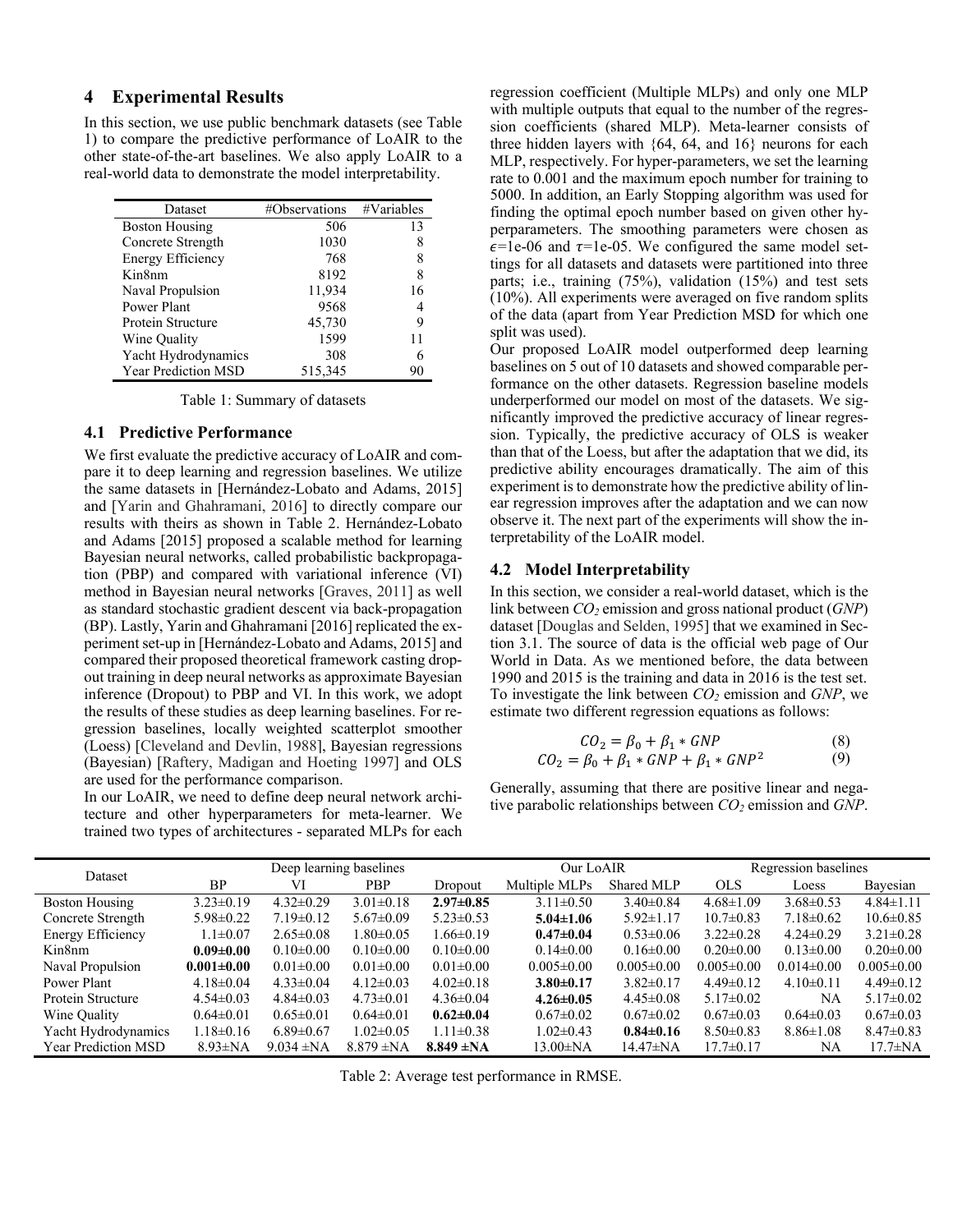| Variables          | Linear term | Linear and quadratic terms |
|--------------------|-------------|----------------------------|
| Intercept          | $-10.76***$ | $-18.81***$                |
| log(GNP)           | $1.27***$   | $3.13***$                  |
| $log(GNP)^2$       |             | $-0.105***$                |
|                    |             |                            |
| R-squared          | 0.839       | 0.85                       |
| Prob (F-statistic) |             |                            |

Table 3: Estimated coefficients of OLS regression*.* 

| Model                                 | <b>RMSE</b> | <b>MAE</b> | R-squared |
|---------------------------------------|-------------|------------|-----------|
| LoAIR with linear term                | 0.591       | 0.482      | 0.851     |
| OLS with linear term                  | 0.607       | 0.483      | 0.843     |
| LoAIR with linear and quadratic terms | 0.593       | 0.481      | 0.85      |
| OLS with linear and quadratic terms   | 0.598       | 0.488      | 0.848     |

Table 4: The prediction performance on  $CO<sub>2</sub>$  emission test dataset.



Figure 3: The relationship between *GNP*, intercept and the estimated coefficients by LoAIR model.

Theoretically, the Environmental Kuznets Curve (EKC) hypothesis postulates an inverted-U-shaped relationship between *CO2* emission and *GNP* [Douglas and Selden, 1995]. Our estimates of Eqs.(8) and (9) are reported in Table 3. The regression coefficients are consistent with EKC hypothesis. We then trained LoAIR model on these two OLS results and reported the prediction performance in Table 4.

Our LoAIR model showed slightly better performance than both two OLS results. Finally, we capture the relationship between *CO2* emission and *GNP* from the LoAIR model. Figure 3 shows the effect of *GNP* (left) and intercept (right) on *CO2* emission for Eq (8). We can easily see that *GNP* and intercept are parabolic with *CO2* emission. When *GNP* goes up to 9.16, it intensively increases *CO2* emission, then when *GNP* is higher than 9.16 its effect on *CO*<sub>2</sub> emission starts to decrease. For intercept, average *CO*<sub>2</sub> emission increases up to a certain level as *GNP* goes up; after that, it decreases. In Eq (9), we added the quadratic term of *GNP* as an independent variable, and the prediction performance of OLS improves. Although the prediction performance of the LoAIR model has not changed much, its interpretability is shifted as shown in figure 4. We can now see that the parabolic relationship between *CO2* and *GNP* on Eq (8) has transformed to linear. Our model can also measure how much *CO2* will change due to the change in *GNP* for each observation. Therefore, LoAIR promoted the interpretability of OLS as well.



Figure 4: The relationship between *GNP*, the quadratic term of *GNP*, intercept and the estimated coefficients by LoAIR model.

# **5 Conclusion**

In this work, we introduced a novel locally adaptive interpretable regression called LoAIR. LoAIR augments a linear regression model with a meta-level deep neural network that predicts percentile of Gaussian distribution for each regression coefficient for rapid adaptation. We conducted an extensive set of experiments to show the interpretability and predictive power of LoAIR. Our model significantly improved the predictive power of OLS and highlighted interesting relationships between input and output variables.

A more general AI-based solution to the interpretably issue is to train another model to learn to explain the main predictive model. As LoAIR is a first attempt along this line of research, we believe that it opens an exciting venue for future work.

### **Acknowledgments**

This research was supported by the Basic Science Research Program through the National Research Foundation of Korea (NRF) funded by the Ministry of Science, ICT & Future Planning (No.2017R1A2B4010826 and 2019K2A9A2A06020672).

#### **References**

- [Goldberger, 1962] Arthur S. Goldberger. Best linear unbiased prediction in the generalized linear regression model. *Journal of the American Statistical Association*, *57*(298):369-375, June 1962.
- [Andrews, 1974] David F. Andrews. A robust method for multiple linear regression. *Technometrics*, *16*(4):523- 531, November 1974.
- [LeCun, Bengio and Hinton, 2015] LeCun, Yann, Yoshua Bengio, and Geoffrey Hinton. Deep learning. *nature*, *521*(7553):436-444, May 2015.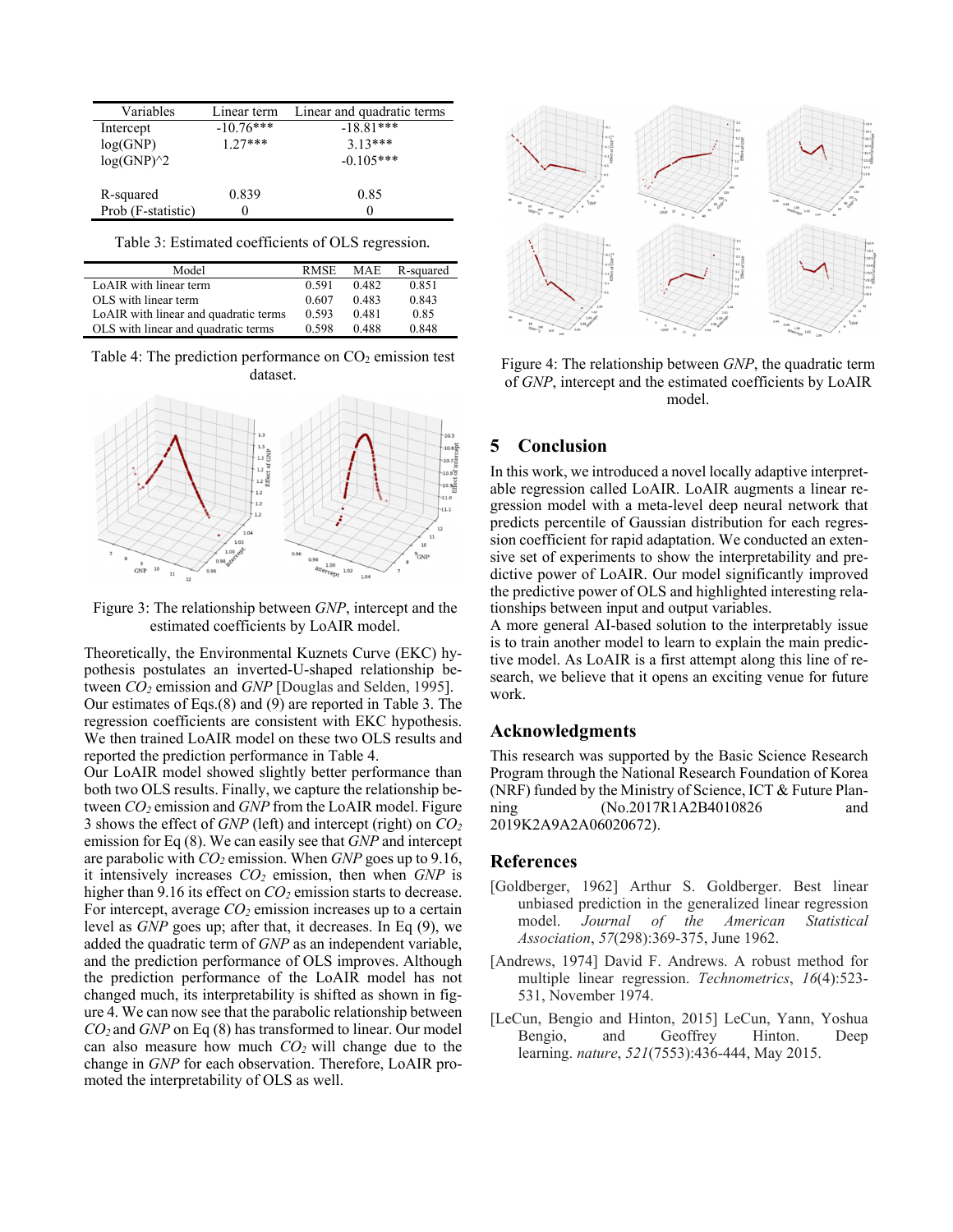- [Ribeiro, Singh and Guestrin, 2016] Ribeiro, Marco Tulio, Sameer Singh, and Carlos Guestrin. Why should i trust you?: Explaining the predictions of any classifier. In *Proceedings of the 22nd ACM SIGKDD international conference on knowledge discovery and data mining* pages 1135-1144, San Francisco, CA, USA, August 2016. ACM.
- [Cleveland 1979] William S. Cleveland. Robust locally weighted regression and smoothing scatterplots. *Journal of the American statistical association*, 74(368):829- 836, December 1979.
- [Cleveland and Devlin, 1988] William S. Cleveland, and Susan J. Devlin. Locally weighted regression: an approach to regression analysis by local fitting. *Journal of the American statistical association, 83*(403):596- 610, September 1988.
- [Trevor and Tibshirani, 1996] Hastie, Trevor, and Robert Tibshirani. Discriminant adaptive nearest neighbor classification and regression. In *Advances in Neural Information Processing Systems 9*, pages 409-415. Denver, CO, USA, December 1996. MIT Press 1997.
- [Dirk and Hastie, 2000] Ormoneit, Dirk, and Trevor Hastie. Optimal kernel shapes for local linear regression. In *Advances in neural information processing systems 13*, pages 540-546. Denver, CO, USA, December 2000. MIT Press 2001.
- [Atkeson, Moore and Stefan, 1997] Christopher G. Atkeson, Andrew W. Moore, and Schaal, Stefan. Locally weighted learning. In *Aha D.W. (eds) Lazy Learning*, pages 11-73. 1997. Springer, Dordrecht.
- [Emmanuel 2000] Guerre, Emmanuel. Design adaptive nearest neighbor regression estimation. *Journal of multivariate analysis,* 75(2):219-244, November 2000.
- [Biau, Cérou and Guyader 2010] Biau, Gérard, Frédéric Cérou, and Arnaud Guyader. Rates of convergence of the functional k-nearest neighbor estimate. *IEEE Transactions on Information Theory,* 56(4):2034-2040, March 2010.
- [Zhao and Lifeng, 2019] Zhao, Puning, and Lifeng Lai. Minimax regression via adaptive nearest neighbor. In *2019 IEEE International Symposium on Information Theory (ISIT)*, pages 1447-1451. Paris, France, July 2019. IEEE.
- [Chen and Ioannis, 2019] Chen, Ruidi, and Ioannis Paschalidis. Selecting Optimal Decisions via Distributionally Robust Nearest-Neighbor Regression. In *Advances in Neural Information Processing Systems 32*, pages 748-758. Vancouver, BC, Canada, December 2019.
- [Nadaraya, 1964] Elizbar A. Nadaraya. On estimating regression. *Theory of Probability & Its Applications,* 9(1):141-142, 1964.
- [Fan, 1992] Fan, Jianqing. Design-adaptive nonparametric regression." *Journal of the American statistical Association,* 87(420):998-1004, December 1992.
- [Nguyen *et al.,* 2009] Nguyen, Xuan Son, Alain Sellier, Frédéric Duprat, and Gérard Pons. Adaptive response surface method based on a double weighted regression technique. *Probabilistic Engineering Mechanics* 24(2): 135-143, April 2009.
- [Moon, Nathan and Sung-Eui, 2014] Moon, Bochang, Nathan Carr, and Sung-Eui Yoon. Adaptive rendering based on weighted local regression. *ACM Transactions on Graphics (TOG)* 33(5):170, September 2014.
- [Hinton and Plaut, 1987] Geoffrey E. Hinton, and David C. Plaut. Using fast weights to deblur old memories. In *Proceedings of the ninth annual conference of the Cognitive Science Society*, pages 177-186. Seattle, WA, USA, July 1987.
- [Schmidhuber, 1993] Schmidhuber, Jürgen. A neural network that embeds its own meta-levels. In *IEEE International Conference on Neural Networks*, pages 407-412. San Francisco, CA, USA, March-April 1993.
- [Schmidhuber, 1992] Schmidhuber, Jürgen. Learning to control fast-weight memories: An alternative to dynamic recurrent networks. *Neural Computation,* 4(1):131-139, January 1992.
- [Paul, 2001] Greengard, Paul. The neurobiology of slow synaptic transmission. *Science,* 294(5544): 1024-1030, November 2001.
- [Munkhdalai and Hong 2017] Munkhdalai, Tsendsuren, and Hong Yu. Meta networks. In *Proceedings of the 34th International Conference on Machine Learning*, pages 2554-2563. Sydney, Australia, August 2017. JMLR.
- [Munkhdalai and Adam 2018] Munkhdalai, Tsendsuren, and Adam Trischler. Metalearning with hebbian fast weights. *arXiv preprint arXiv:1807.05076,* 2018.
- [Munkhdalai *et al.,* 2018] Munkhdalai, Tsendsuren, Xingdi Yuan, Soroush Mehri, and Adam Trischler. Rapid adaptation with conditionally shifted neurons. In *Proceedings of the 35th International Conference on Machine Learning,* pages 3664-3673. Stockholm, Sweden, July 2018. JMLR.
- [Munkhdalai *et al.,* 2019] Munkhdalai, Tsendsuren, Alessandro Sordoni, Tong Wang, and Adam Trischler. Metalearned neural memory. In *Advances in Neural Information Processing Systems 32*, pages 13310-13321. Vancouver, BC, Canada, December 2019.
- [Ha, Andrew and Le, 2016] Ha, David, Andrew Dai, and Quoc V. Le. Hypernetworks. In *Proceedings of the 5th International Conference on Learning Representations,*  Toulon, France, April 2017.
- [Munkhdalai *et al.,* 2019] Munkhdalai, Lkhagvadorj, Tsendsuren Munkhdalai, Kwang Ho Park, Tsatsral Amarbayasgalan, Erdenebileg Erdenebaatar, Hyun Woo Park, and Keun Ho Ryu. An end-to-end adaptive input